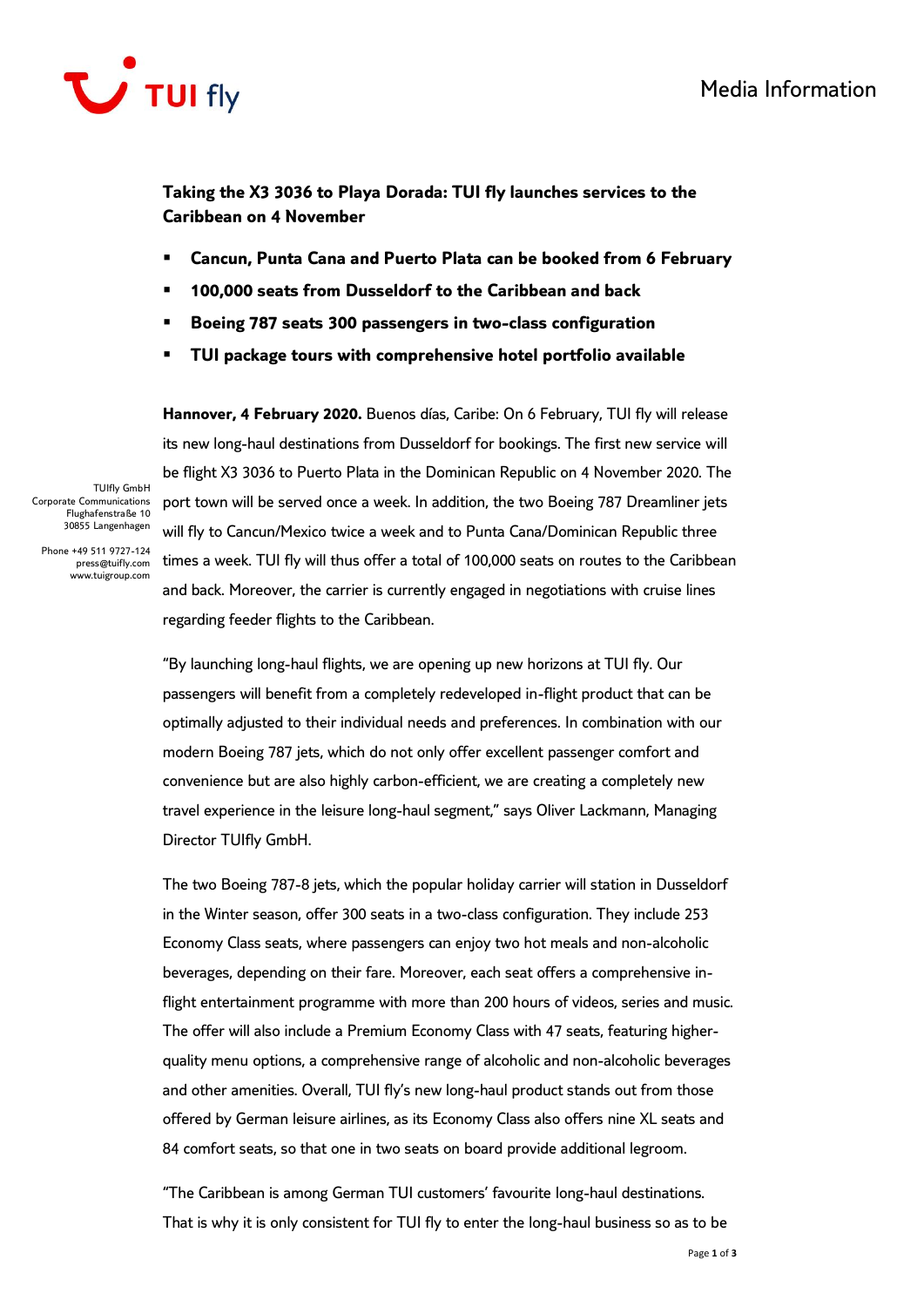## Media Information



able to offer our guests a reliable and convenient travel experience in the proven TUI quality from the very beginning in that segment, too. Thanks to our extensive portfolio of adults-only hotels, family hotels and round trips with our new TUI Tours brand, our products will match the preferences of each individual traveller," says Marek Andryszak, CEO at TUI Deutschland GmbH.

In the Dominican Republic alone, TUI Germany's portfolio includes more than 80 hotels and a round trip. The bestseller of the popular hotel brand RIU is the family hotel RIU Bambu. One week including flight in November is available from 1,526 euros per person. For couples, the TUI Blue El Dorado Seaside Suites hotel in Mexico is particularly recommendable. The modern five-star hotel targets an international audience with an affinity for lifestyle, features high-quality gourmet cuisine and offers the perfect balance between a sports programme and feel-good wellness. One week in the adults-only hotel in December can be booked from 1,797 euros in all TUI travel agencies or at tui.com. One week (including flight) in the RIU Palace Costa Mujeres hotel in December is available from 1,789 euros per person. The hotel is situated right on the white sandy beach north of Cancun and offers 24-hour all-inclusive service.

TUIfly GmbH Corporate Communications Flughafenstraße 10 30855 Langenhagen

Phone +49 511 9727-124 press@tuifly.com www.tuigroup.com

The press release and photos are available at [www.tuigroup.com/en-en/media](http://www.tuigroup.com/en-en/media)

## **About TUI fly**

TUI fly in a wholly owned subsidiary of TUI Group, the world's leading tourism group headquartered in Hanover and Berlin. Apart from TUI fly, TUI Group operates five other airlines in Europe with a total of 150 aircraft.

TUI fly (Germany) carried 7.9 million passengers last year. It operates flights to the classic holiday regions around the Mediterranean, the Canary Islands, the Cape Verde Islands, Madeira and Egypt for TUI as well as other tour operators. TUI fly's fleet consists of 39 modern Boeing 737 jets. TUI fly offers high quality at fair prices. Its hallmarks are reliability, punctuality and safety – with more than 2,400 employees working towards these goals. Its sustainability strategy also continues on its successful path: In 2018, the independent climate protection organisation atmosfair once again recognised TUI fly as Germany's most carbon-efficient airline – in the international competitive environment, TUI fly ranks among the top 5.

Tickets can be booked at [www.tuifly.com,](http://www.tuifly.com/) in travel agencies or via the TUIfly.com service centre (tel.: +49 (0) 511 2200 4321).

## **TUIfly GmbH**

Aage Dünhaupt

Director Corporate Communications TUI fly Head of Communications & PR TUI Aviation

Tel. +49 511 9727 124

aage.duenhaupt@tuifly.com